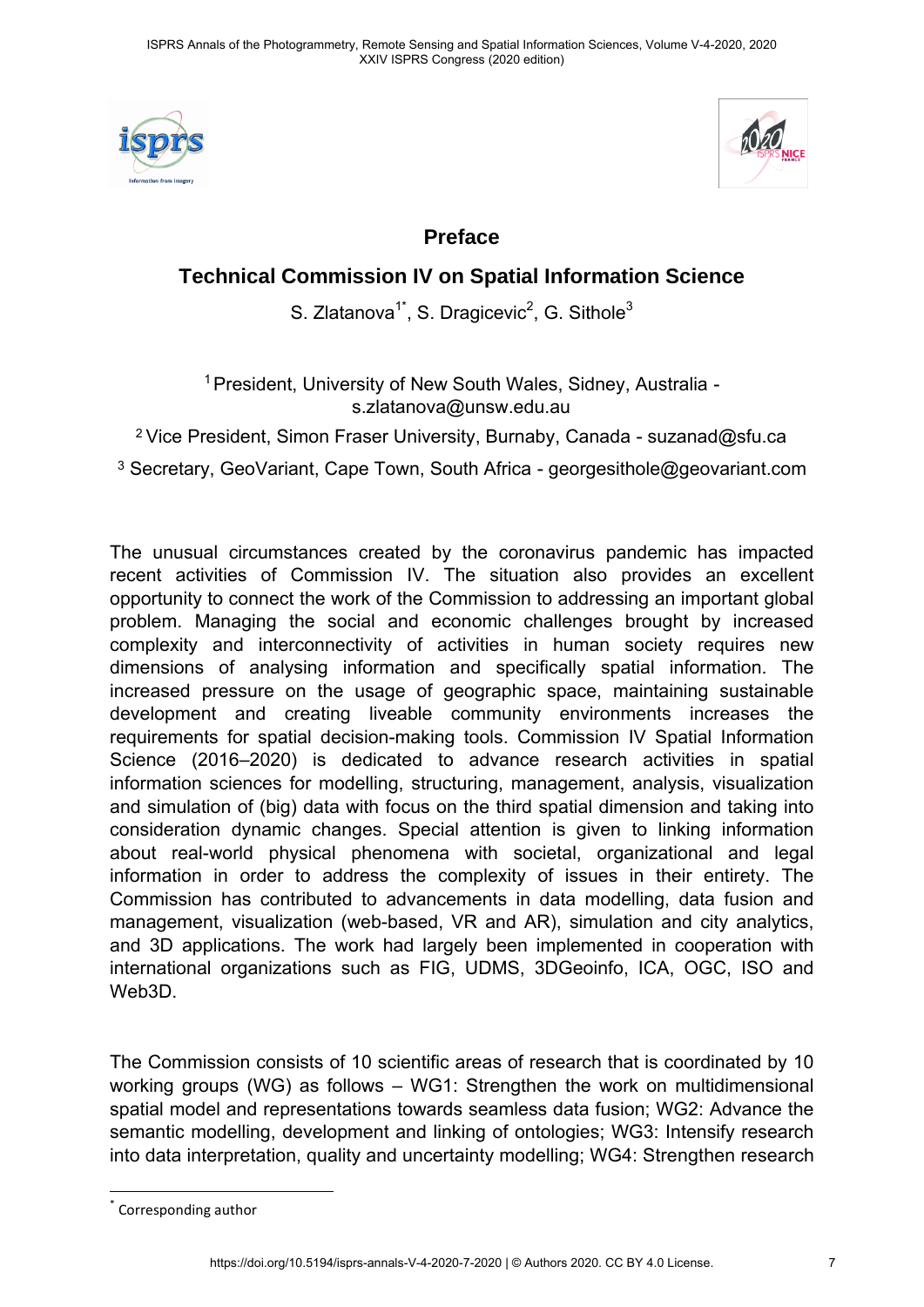on crowdsourced data and public participation, towards community-driven and participatory applications, collaborative mapping and use/usability of maps; WG5: Strengthen research on seamless indoor/outdoor location-based services, navigation and tracking, and analysis of human movement; WG6: Advance interoperable Internet of Things, Sensor web, SDI and linked data; WG7: Advance research on spatial data types, indexing methods and analysis to further contribute to development of spatial DBMS for management and analysis of multi-dimensional data; WG8: Encourage the use of functional programming and streaming algorithms in development of demos and applications as well as parallel and distributed processing paradigms; WG9: Advance visual analytics, online multi-dimensional visualization on mobile and desktop devices, considering human-centred applications, privacy and security issues; WG10: Advance knowledge on the use of spatial information (BIM/GIS) for urban modelling; ICWG IV/III: Global Mapping: Updating, Verification and Interoperability with the mission to promote the development of advanced methodologies and applications for the update, verification and interoperability of geospatial databases.

The papers received for the ISPRS congress reflect the above-mentioned scientific research areas. The reported research ranges from advancements in new and emerging theories, through experiments and analysis to demonstration of technologies in different applications. The research was captured through papers and abstracts published in the collection of *ISPRS Annals* and *ISPRS Archives.* The papers and abstracts were selected for inclusion through a rigorous peer-review process. The *ISPRS Annals* contain 29 papers and the *ISPRS Archives* contain 114 papers. The diversity of the research topics presented in the published papers clearly indicate the wide range of topics within the field of Spatial Information Science. A rigorous peer-review process by the ISPRS TC IV Scientific Committee Working Group Chairs ensured hight quality and scientific innovation.

## **TC IV Scientific Committee**

**Giorgio Agugiaro** Delft University of Technology, Delft the Netherlands, **Jamal Jokar Arsanjani** Aalborg University, Aalborg, Denmark, **Pawel Boguslawski** Wroclaw University of Science and Technology, Wroclaw, Poland, **Martin Breunig** Karlsruhe Institute of Technology, Karlsruhe, Germany, **Maria Antonia Brovelli** Politecnico di Milano, Milan, Italy, **Sidonie Christophe** IGN-France, Paris, France, **Arzu Coltekin** University of Zurich, Zurich, Switzerland, **Mahmoud R. Delavar** University of Tehran, Tehran, Iran, **Mulhim Al Doori** American University, Dubai, UAE, **Suzana Dragicevic** Simon Fraser University, Burnaby, Canada, **Eric Guilbert** Université Laval, Québec, Canada, **Cidalia Costa Fonte** University of Coimbra, Coimbra, Portugal, **James Haworth** University College London, London, United Kingdom, **Umit Isikdag** Mimar Sinan Fine Arts University Istanbul, Istanbul, Turkey, **Ivana Ivanova**, Curtin University, Perth, Australia, **Zhizhong Kang** China University of Geosciences, Beijing, China, **Kourosh Khoshelham** University of Melbourne,